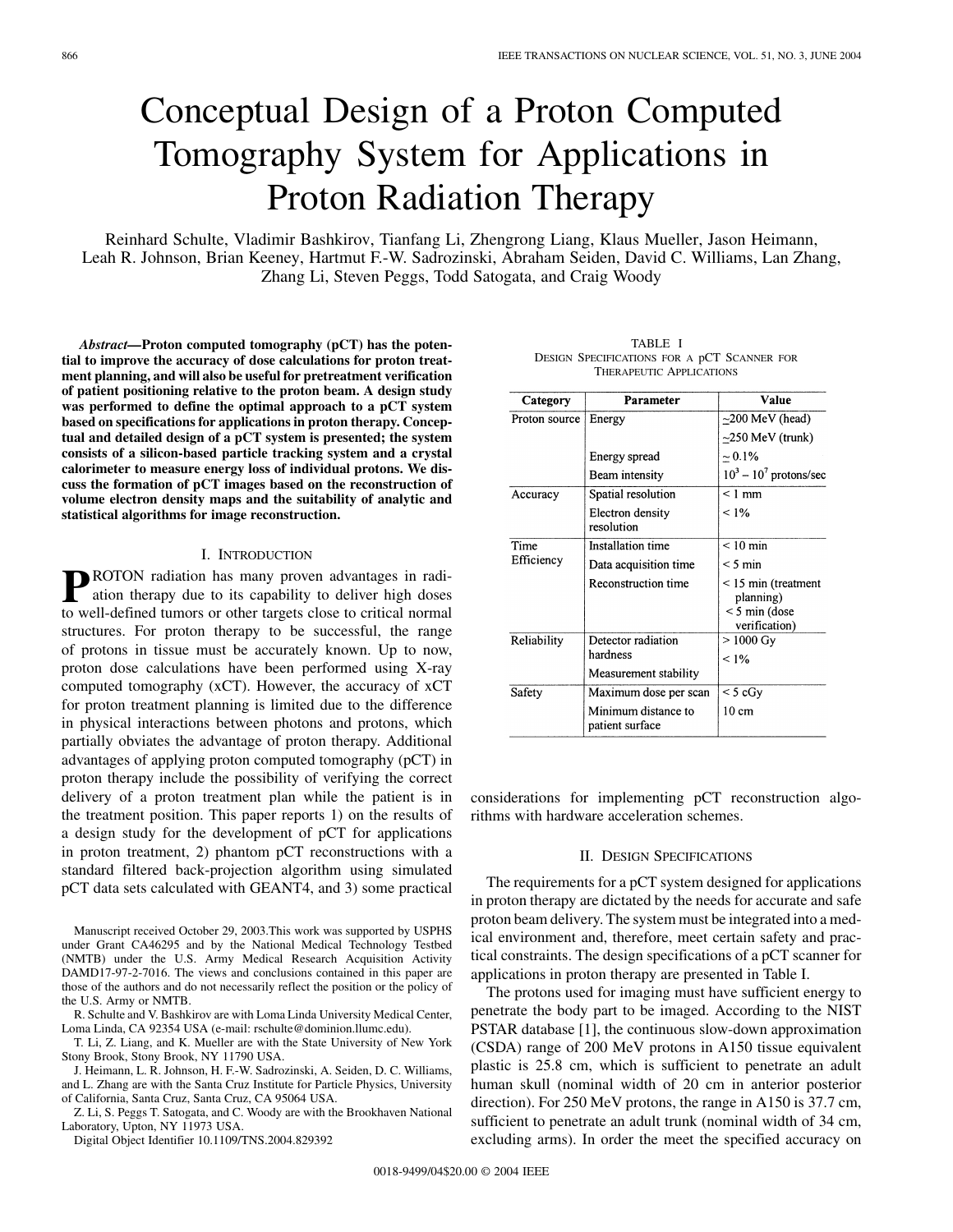electron density resolution, the energy should be stable to within 0.1% or 0.25 MeV for a proton energy of 250 MeV.

The spatial and electron density resolutions of a pCT scanner are physically limited by multiple Coulomb scattering (MCS) and energy loss straggling. The spatial and energy uncertainties of the pCT system should be considerably smaller than those imposed by the physical limitations, in order not to compromise the overall performance of the CT system. A clinically meaningful spatial resolution for therapy with protons is about 1 mm. This resolution value is related to what is achievable in terms of target localization and patient positioning accuracy, and is also matched by the steepness of the lateral and distal fall-off of the high-dose region. For example, in radiosurgery applications, where large doses of radiation are delivered to intracranial targets that are often within a few millimeters of critical normal structures at risk, dose localization accuracy requirements of the order of 1 mm are usually cited [\[2](#page-6-0)]. The electron density resolution requirement is closely related to the need of a spatial resolution of 1 mm. In order to place the distal edge of a proton beam with 10 cm range with 1 mm (1%) accuracy, one needs to know the density of each tissue voxel along the beam path with better than 1% accuracy. Human observer perception of tissue density differences of about 1% is also important in order to assist the physician in identifying tissue structures for treatment planning and verification purposes. Density differences between various soft tissues are typically in the 0.5% to 1% range [[3\]](#page-6-0).

A time-efficient pCT system must have a short installation, calibration, scanning, and removal time. Installation and removal of the system may be required if the detectors are not sufficiently radiation hard to stay in the beam line permanently. The time required for scanning a patient for a treatment planning study, including installation and removal of a nonpermanent system, should not be longer than 15 min (excluding image reconstruction time). When the system is used as an on-line position and dose verification system during a treatment session, fast image reconstruction within about 5 min is an essential requirement.

Detectors should be sufficiently radiation hard to maintain their function to within 1% of specified performance values for at least one year, ideally for 5 years or more. Furthermore, the system should be relatively insensitive to changes in temperature, humidity, and magnetic fields present in the treatment room.

A reasonable compromise between the dose delivered and the accuracy of electron density determination must be found, tailored to the clinical situation. The typical dose delivered by existing CT scanners during a scan for treatment planning purpose (3–5 cGy) may serve as a benchmark, and should not be exceeded by the pCT scan under similar conditions. If the scanner is used for pretreatment verification, the dose per scan times the number of treatment sessions should not exceed this benchmark value. Thus, the density resolution for treatment verification would be lower than that for treatment planning.

## III. pCT HARDWARE DESIGN

## *A. Concept*

The proposed approach to single-proton-tracking CT is illustrated in Fig. 1. The object is traversed by a broad (ideally, but



Fig. 1. Schematic of the proposed approach to pCT. Protons with known entry energy  $E_{\text{in}}$  are recorded one by one in the detector reference system  $(s, t, u)$ as they traverse the image object from many different projection angles  $\phi$ . The recorded data include entry and exit positions and entry and exit angles as well as exit energy  $E_{\text{out}}$  in the energy detector.

not necessarily parallel) beam of protons of known energy  $E_{\text{in}}$ . A proton-tracking detector is arranged on both sides of the patient, which records the entrance and exit points and angles of individual protons. Protons are stopped in a scintillator array to measure their energy. Technical considerations for these components of the pCT system will be presented below.

#### *B. Proton Tracking System*

To determine the most likely proton path, entry and exit points as well as directions must be measured with a spatial accuracy better than the image pixel size (1 mm  $\times$  1 mm). This requires pairs of two–dimensional (2-D) position-sensitive tracking systems on both sides of the patient. In order to keep the scanning time reasonably short, the particle tracking system should be able to detect individual protons at rates of 1 MHz or higher. Several technical solutions are possible, including gas-based detectors, silicon (Si) detectors, and scintillating fibers. Si detectors, now widely used as vertex detectors in high-energy physics, are the preferred choice for pCT because of their unrivaled spatial resolution at high event rates.

There are two major Si detector structures for tracking applications: Si strip detectors (SSD) and Si pixel detectors (SPD). For 2-D position sensitivity (X-Y), double-sided SSD (D-SSD) and pixel detectors are the most frequently used detector structures for tracking purposes. The advantages of D-SSD are: 1) 2-D position sensitivity; 2) minimum readout channel number ( $\sim$ 2N, N being the strip number on one side); 3) minimum radiation length (because only one wafer is used for 2-D position sensitivity); and 4) fast charge collection time  $(< 50$  ns). There are some major disadvantages for D-SSD, however: 1) the two-sided manufacturing process is about 3–4 times more complicated and expensive than the single-sided process; 2) the detector is relatively radiation soft, due to the complicated structure on the n-side; 3) there is an ambiguity problem when a strip is hit by two or more protons simultaneously; and 4) two polarities of readout electronics are required. The maximum rate of D-SSD is limited by the charge collection time, the multihit ambiguity problem, and the shaping time in readout electronics. With fast shaping time, the rate can be 1–10 MHz per detector chip, which would be sufficient. The maximum detector chip size is limited by the maximum wafer size in the high-resistivity detector industry, which is currently at 150 mm diameter, resulting in a maximum chip size of about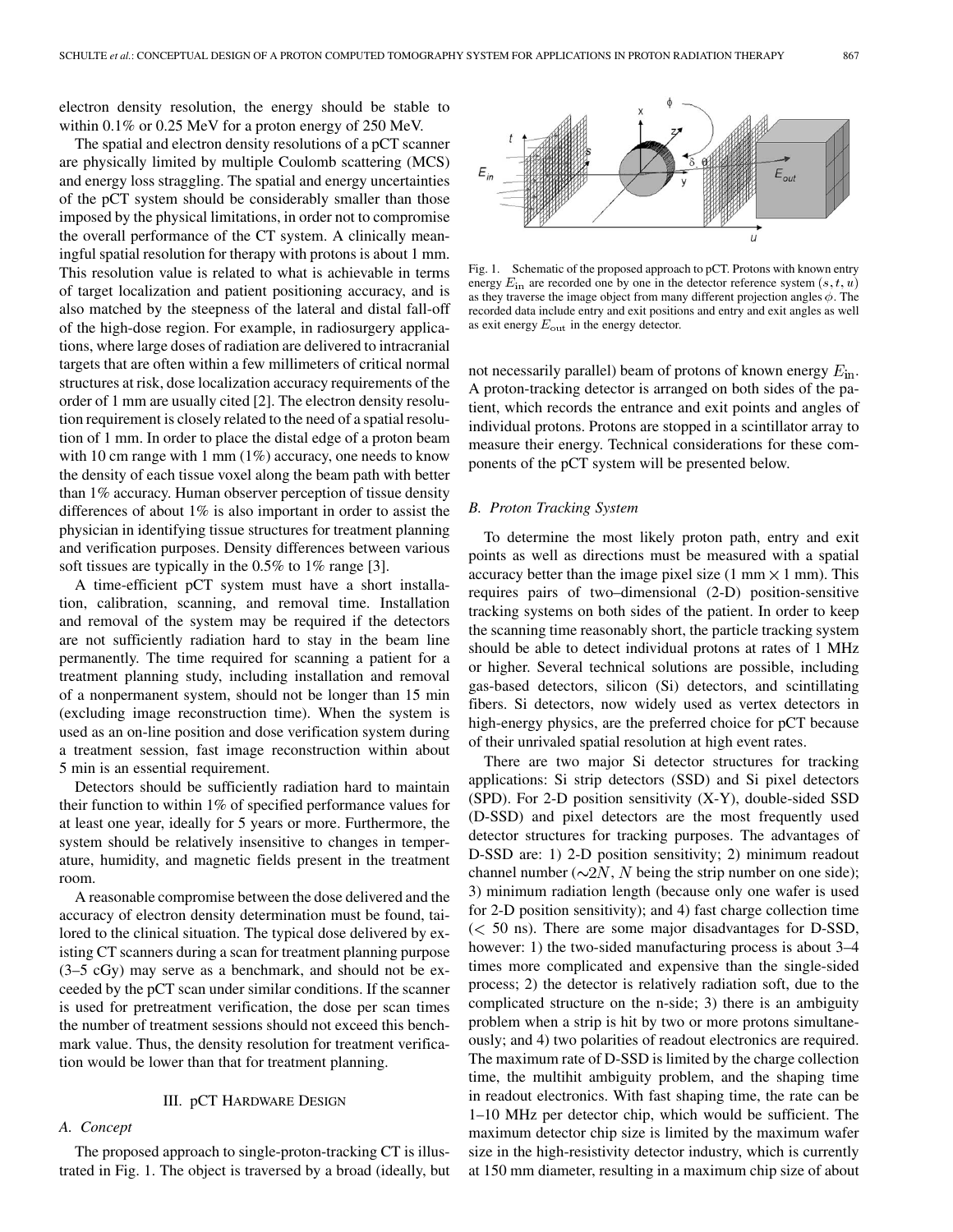10.6 cm  $\times$  10.6 cm. Therefore, a modular design is needed to cover a larger anatomical area.

The advantages of SPD are: 1) 2-D position sensitivity; 2) single-sided process; 3) *no* multihit ambiguity; and 4) fast charge collection time (50 ns). The main disadvantages of SPD are: 1) large readout electronic channel number ( $\sim N^2$ , N being the number of rows or columns); 2) complicated and difficult bumper bonding technology for interconnections between the detector chip and readout electronics chip; 3) additional radiation length in the readout electronics chip; 4) position resolution limited by the minimum size of bumper bonding pads to  $>20 \mu$ m (not critical for our application); and 5) high overall cost due to the large number of electronic channels and cost of bumper bonding. The maximum rate and detector chip size of SPD are similar to that of SSD.

A novel detector structure, called Si stripixel detector (SSPD), was recently developed at BNL [\[4](#page-6-0)] and would be suitable for the purpose of pCT. In the SSPD structure, each pixel is divided into an X- and Y-cell, which are connected and read out by projective X and Y strips, respectively. To get 2-D position sensitivity, it is essential that for each proton hit the resulting charge is shared between the X-cell and the Y-cell in a given pixel. Since the charge spreads during the drifting time (tens of nanoseconds) due to the diffusion process, the charge cloud has a finite size of approximately 20  $\mu$ m. In order to get charge sharing between the X-cell and the Y-cell, each pixel should be divided in such a way that the cells are interleaved with maximum distance between the two parts  $(<20 \mu m)$  [[4\]](#page-6-0). The main advantage of the novel SSPD is that it achieves 2-D position sensitivity with the simpler single-sided process. Thus, it combines the advantages of both SSD and SPD technology. The remaining, although not limiting, disadvantage is that it is essentially a strip layout, i.e., it has the same multihit ambiguity as the D-SSD.

#### *C. Energy Detector*

The residual energy of protons traversing the image object is the single most important quantity in pCT. The accuracy of this measurement determines the density resolution of the pCT method. Although one may contemplate using the position sensitive Si detectors to determine the residual energy via  $dE/dx$ measurements in the depletion layer of these detectors, this method is inherently inaccurate due to the weak dependence of stopping power on proton energy. Therefore, a separate energy detector is required.

To measure the residual energy of a single proton with better than 1% accuracy using a compact detector is not trivial. Several solutions have been suggested, such as magnetic spectrometers [[5\]](#page-6-0) or a range telescope [[6\]](#page-6-0). Another possibility to measure energy is a calorimeter consisting of a single or multiarray of crystal scintillators, which convert radiation-induced ionizations into scintillation light, collected by photomultiplier tubes or large-area photodiodes. Photodiodes would be preferable in the case of pCT because they are not as sensitive to the magnetic fields present in the proton gantry. Calorimeters have been widely used during the last decade for charged particle detection and identification in experiments where good energy resolution is an essential requirement (see [[7\]](#page-6-0)–[\[10](#page-6-0)] and references therein).

TABLE II CHARACTERISTICS OF CRYSTAL SCINTILLATORS SUITABLE FOR pCT APPLICATIONS

|                           | CsI       |                  |                                     |
|---------------------------|-----------|------------------|-------------------------------------|
|                           |           | $Bi_4Ge_3O_{12}$ | Lu <sub>2</sub> SO <sub>5</sub> :Ce |
| Parameter                 | (pure)    | (BGO)            | (LSO)                               |
| Density $(g/cm^3)$        | 4.51      | 7.13             | 7.4                                 |
| Range (cm) of             | 14.9      | 9.0              | 8.4                                 |
| 250 MeV protons           |           |                  |                                     |
| Refractive index          | 1.8       | 2.2              | 1.82                                |
| Radiation hardness        | good      | modest           | good                                |
| Decay time (ns)           |           |                  |                                     |
| fast                      | $10 - 36$ | 300              | 40                                  |
| slow                      | 1000      |                  |                                     |
| Light output <sup>a</sup> |           |                  |                                     |
| fast                      | 0.1       | 0.15             | 0.65                                |
| slow                      | 0.02      |                  |                                     |
|                           |           |                  |                                     |

<sup>a</sup> relative to Nal

Many options for scintillating crystals exist. Table II compares the physical characteristics of three types of crystal scintillators. The statistical uncertainty of the calorimeter output arises from the variation of photoelectron production for a given quantum efficiency. The light yield of virtually all crystal scintillators is sufficient to give a statistical contribution to the energy resolution of less than 1% for 200 MeV protons. To achieve this resolution, one needs a minimum of  $10<sup>4</sup>$  photoelectrons, which, with reasonable light collection efficiency and quantum efficiency of the readout device, can be easily achieved with any of the scintillators under consideration. Due to its high density, fast decay, and high light yield, LSO may be preferred for pCT application.

#### IV. IMAGE RECONSTRUCTION

# *A. Physics of Proton Image Formation*

The pCT reconstruction problem differs in some respects from that of xCT, PET, and SPECT, and requires new approaches [[11\]](#page-6-0), although some of the underlying principles are the same. In xCT, data collection is usually considered as the Radon transform of the object source function. In this case, the object data represent the attenuation coefficient map and the projection data the log values of the detected X-ray counts.

The main goal of pCT for therapy applications is to determine the volume electron density,  $\rho_e$ , by measuring the energy loss of protons after traversing the object. Ionization and atomic excitation are the main processes for the energy loss of protons. The mean rate of the loss per unit track length, i.e., the stopping power, is given by the Bethe–Bloch equation

$$
-\frac{dE}{dx}(\mathbf{r}) = \eta_e(\mathbf{r}) F(I(\mathbf{r}), E(\mathbf{r}))
$$
\n(1)

where  $\eta_e(\mathbf{r})$  is the electron density relative to water, **r** represents the spatial location,  $I(\mathbf{r})$  is the mean ionization potential of the medium,  $E(\mathbf{r})$  is the proton energy, which changes with  $\mathbf{r}$  as the proton travels through the body, and  $F$  is a known function of  $I$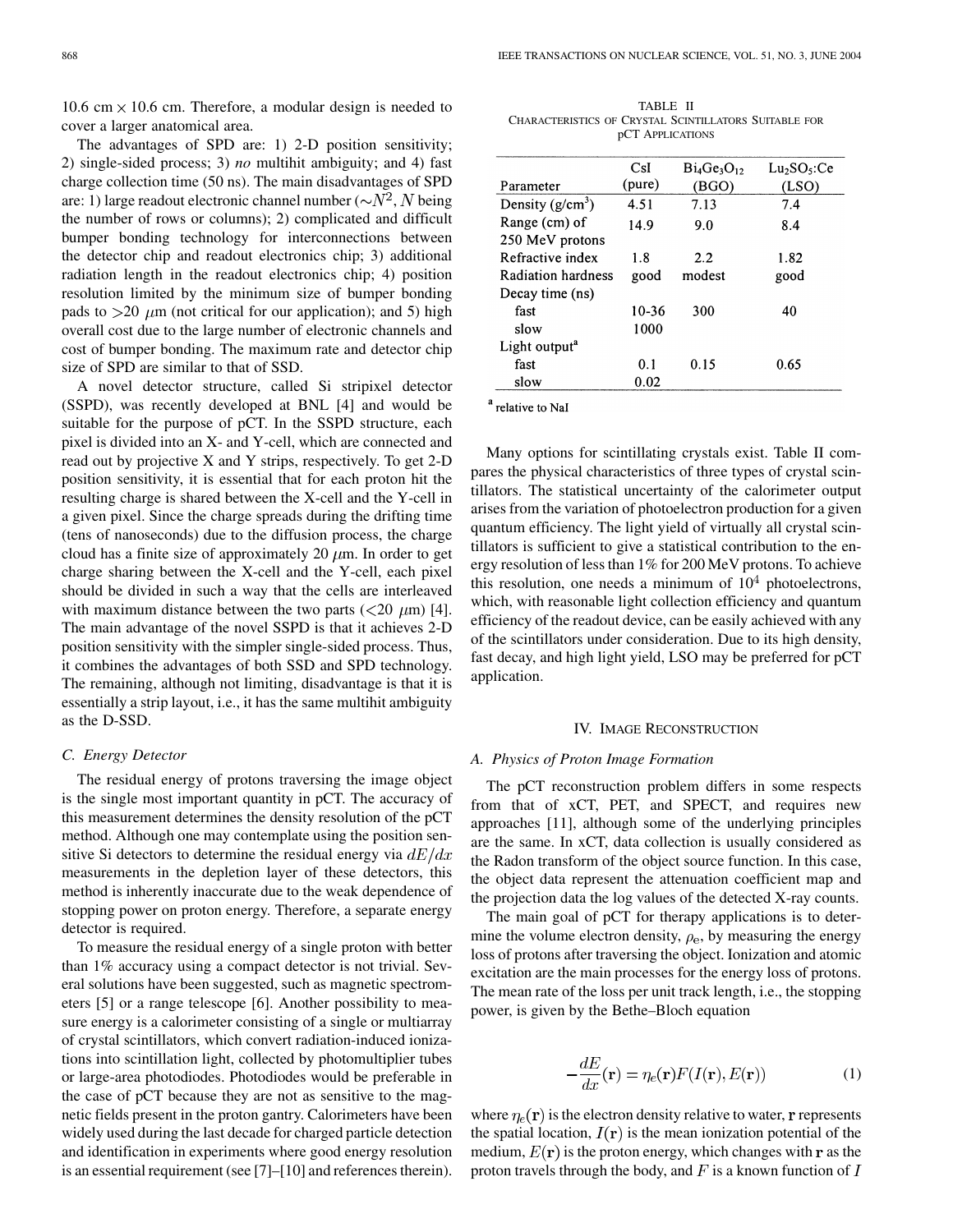

Fig. 2. Monte Carlo (MC) simulated tracks of 500 MeV protons traversing an object of water density with 50 cm diameter. The solid lines correspond to the most likely path of protons with an exit displacement of 0, 1, 3, and 5 mm, while the dashed lines represent the one-sigma envelopes caused by MCS.

and  $E$  defined by the Bethe–Bloch equation [[12\]](#page-6-0). With reasonable assumptions and approximations, the nonlinear differential equation (1) can be integrated as

$$
\int_{E_{\rm in}}^{E_{\rm out}} \frac{dE}{F(I_{\rm water}, E)} = \int_{L} \eta_e(\mathbf{r}) dl \tag{2}
$$

which would be in the format of the Radon transform if proton paths were straight lines confined to a 2-D plane: the right side is the line integral of the relative electron density along the proton path  $L$ , and the left side is a unique function of the proton energy difference. In (2),  $I(\mathbf{r})$  was replaced by the mean ionization potential of water  $I_{\text{water}} = 61.77 \text{ eV}$ . This is justified because in human tissues the variation of  $I$  is not very large and the dependence of the function  $F$  on  $I$  is relatively weak.

In pCT, multiply scattered protons traversing the object travel along a curved zigzag path, which may deviate significantly from a straight line and is not confined to a 2-D plane (see Fig. 2). Further, protons usually are not absorbed but traverse the object completely. Thus, the photon counting rate used in X-ray CT, PET, and SPECT has to be replaced by the energy loss measurement for protons traveling along tracks  $L$  that lead to the same image pixel. Given the known proton entrance energy and the measured exit energy, the energy integral of (2) can be computed, resulting in the projection data. The image reconstruction problem for pCT is then to obtain the best estimate for the relative electron density map from the measured proton data.

#### *B. Reconstruction Algorithms*

Since proton paths are not straight lines and are not confined to a plane, the exact inversion of the pCT integral equation is impossible. The well-established *analytical reconstruction algorithms* based on the inversion of the Radon transform, such as the filtered backprojection (FBP) algorithm, are, therefore, of limited use in pCT. On the other hand, we have shown in pCT simulation studies that the straight-line 2-D approximation can lead to pCT images with reasonable spatial and density resolution (see the next section). The FBP algorithm, which is fast and robust, may be sufficient if pCT is used for a fast reconstruction of pretreatment patient position.

In order to find a more exact solution of the object function  $\eta_e(\mathbf{r})$ , one may resort to *iterative*, *statistical reconstruction algorithms*. In general terms, the discrete data acquisition model for pCT may be expressed as

$$
y_i \left(\Delta E, \mathbf{r}_{\text{in}}, \mathbf{r}_{\text{out}}, \Omega_{\text{in}}, \Omega_{\text{out}}\right)
$$
  
= 
$$
\sum_j M_{ij} \left(\mathbf{r}_{\text{in}}, \mathbf{r}_{\text{out}}, \Omega_{\text{in}}, \Omega_{\text{out}}\right) \eta_j
$$
  
+ 
$$
n_i \left(\mathbf{r}_{\text{in}}, \mathbf{r}_{\text{out}}, \Omega_{\text{in}}, \Omega_{\text{out}}\right) + b_i
$$
 (3)

where  $y_i$  is the integral described by the left side of (2) for the energy loss  $\Delta E = E_{\text{in}} - E_{\text{out}}$ , the matrix element  $M_{ij}$  is the product of the probability that a proton detected in pixel  $i$  passed the voxel  $j$  and the path length through that voxel (approximated by the voxel size),  $\eta_i$  is the relative electron density of the voxel j,  $n_i$  is the noise in pixel i, and  $b_i$  is the background signal of the energy detector in pixel  $i$ . The arguments  $\mathbf{r}_{\text{in}}, \mathbf{r}_{\text{out}}$ , and  $\Omega_{\text{in}}, \Omega_{\text{out}}$  are the entry and exit positions and directions of the protons, respectively. Note that the pCT image noise, which is determined by a combination of detector measurement uncertainty and energy straggling, is more complicated than the Poisson-distributed noise in xCT, SPECT, and PET. Monte Carlo (MC) simulations of radiation transport may be the ideal tool to model the noise in pCT; however, the computing effort would be very large.

Iterative algorithms are usually based on the maximum-likelihood (ML) or the maximum *a posteriori* probability (MAP). For the Poisson noise model used in PET and SPECT, the ML expectation–maximization (ML-EM) [\[13](#page-6-0)], [\[14](#page-6-0)] and MAP-EM [\[15](#page-6-0)], [[16\]](#page-6-0) reconstruction techniques have been extensively investigated. Equivalent algorithms for pCT have yet to be developed. With the ordered subset (OS) strategy [[17\]](#page-6-0), the computational burden for both ML-EM and MAP-EM is acceptable, and the same strategy may be applicable to pCT reconstruction.

The ultimate approach to pCT reconstruction may be *listmode data acquisition*, which records individual proton entrance and exit positions and directions, exit energies, and loss due to nuclear interactions as an event. The pCT image is then reconstructed from each recorded event. It is clear that this will result in the most accurate image, because the list-mode data contain the largest amount of information about the imaged object. It is also obvious that this reconstruction will consume most computing time because the reconstruction has to process each of many million events individually, rather than sorting millions of events into a few hundred projection data sets and processing each projection dataset as a group simultaneously. However, using modern hardware acceleration it is likely that reasonable reconstruction times can be achieved.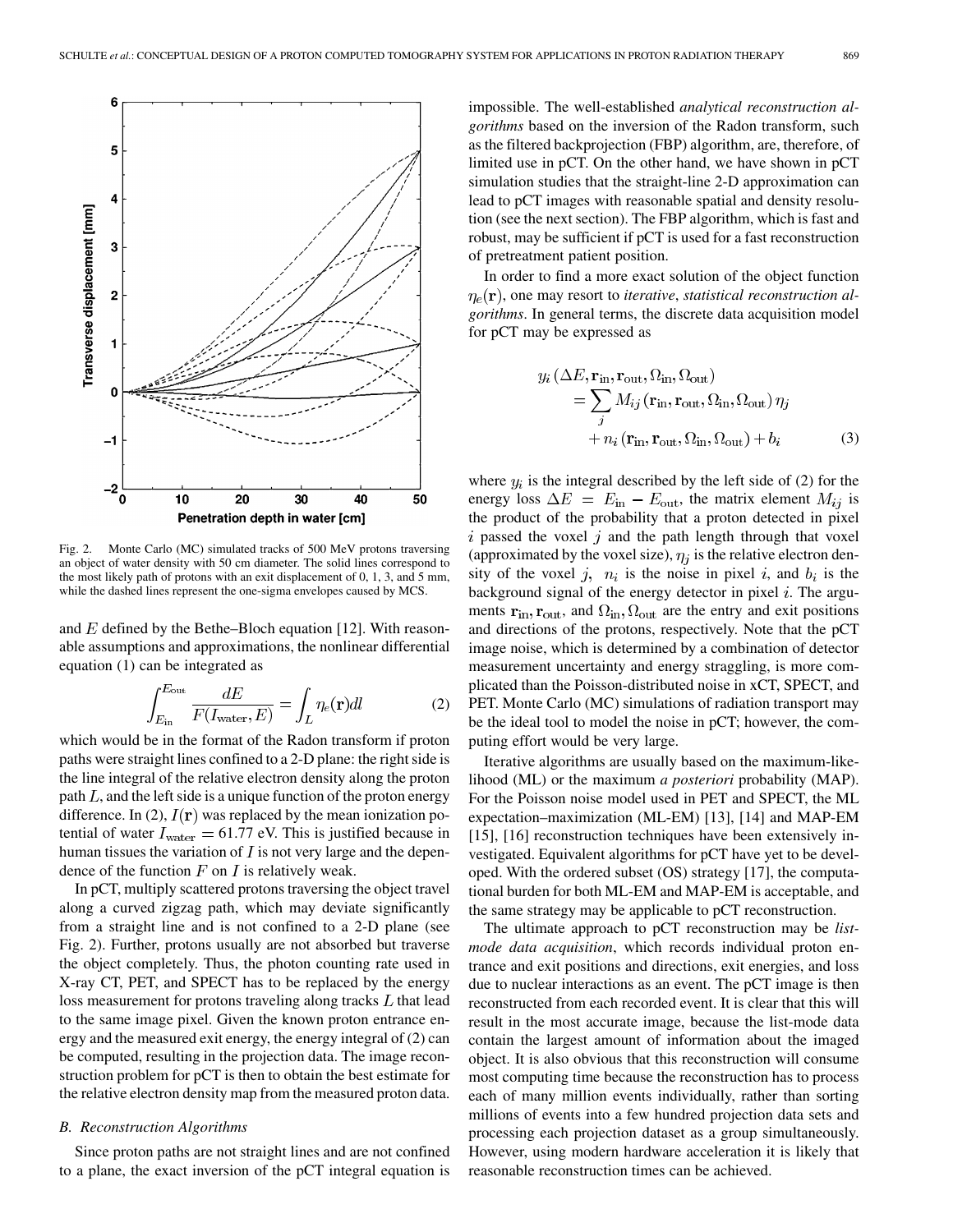

Fig. 3. Laboratory reference system for the simulations. The protons arrive along u direction at plane  $u = 0$  cm. The detector is at  $u = 30$  cm. The hole sizes from left to right are 0.5, 0.75, 1, 1.5, 2, 3, and 4 mm.



Fig. 4. Residual energy versus entry position at different views: (a) view angle  $0^{\circ}$ , (b) view angle  $90^{\circ}$ . Some phantom structures are already reflected in these one-view profiles.

#### V. SIMULATION RESULTS

## *A. Method*

Simulated pCT scan data were generated by the GEANT4 MC simulation code [[18\]](#page-6-0). The geometry module of GEANT4 was used to generate an aluminum disk phantom with seven



Fig. 5. Sinogram constructed by interpolation of virtual projection rays.



Fig. 6. Illustration of the proton path estimation. (a) When only entry position and direction of the incoming proton are known, the best approximation of the proton path within the object is straight line L. (b) Taking into account both entry and exit position one approximates the proton trajectory by straight line  $L'$  connecting entry and exit point.



Fig. 7. Reconstructed image using paths  $L$  (left) and path  $L'$  (right) for image reconstruction. Although the spatial resolution of both images is similar, some density distortion is present in the left image at the object boundary, which is not seen in the right image.

rows of holes (Fig. 3). The diameter of the disk was 50 mm and the diameters of the holes in each row were 4, 3, 2, 1.5, 1, 0.75, and 0.5 mm, respectively. The average deflection of a 200 MeV proton in this phantom is comparable to that in a human head.

The MC program simulated the transport of 200 MeV monoenergetic protons arriving at the plane  $u = 0$  cm with random heights t, ranging from  $t = 0$  cm to  $t = 7$  cm, and being detected at the plane  $u = 30$  cm. The location and direction of exiting protons were provided by the simulation, as well as their residual energy. Typical profiles of the residual proton energy versus the initial location for  $0^{\circ}$  and  $90^{\circ}$  projections are plotted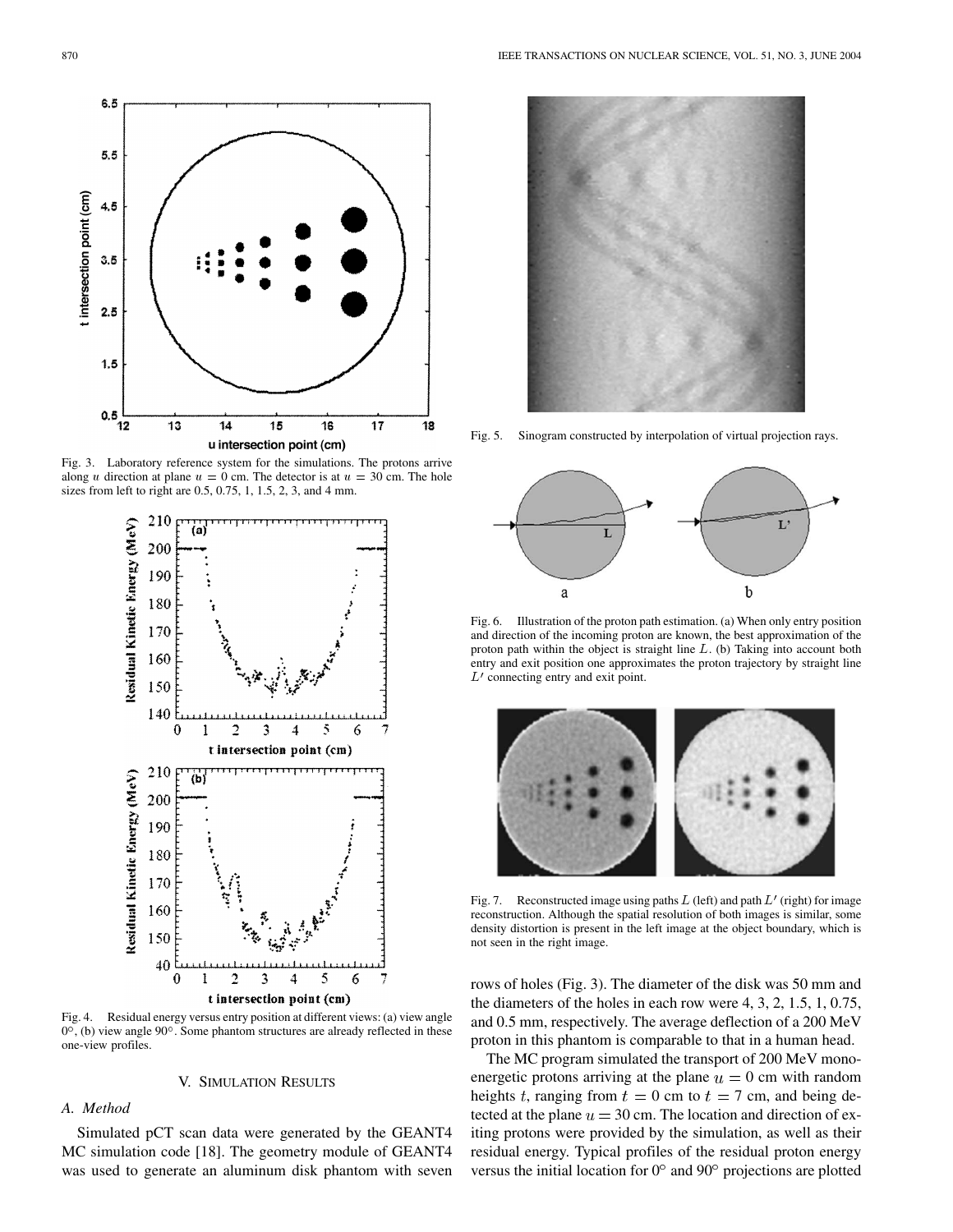

Fig. 8. Reconstructed images and horizontal profiles for different contrast phantom simulations. (Top row: high contrast, middle row: medium contrast; bottom row: low contrast.)

in Fig. 4, and a complete sinogram calculated by interpolation of the virtual projection rays is presented in Fig. 5.

# *B. Comparison of Reconstructions Using Different Path Estimations*

To study the effect of using different path approximations we used a high-contrast scenario by filling the phantom holes with air. A full circular orbit was scanned in  $2^\circ$  increments, and 350 simulated proton events were generated per projection. We used two different path approximations (Fig. 6): the projection line  $L$ assumes that the proton follows its intial direction without any scattering; line  $L'$  was determined by the entry and exit positions of the proton at the detector planes, assuming that the detectors can measure both the position and direction of the exiting proton, and that the object boundary is roughly known. It is obvious that  $L'$  is generally closer to the true path of the proton than line  $L$ .

Two images reconstructed with the FBP algorithm are shown in Fig. 7. The left image was obtained using a continuation of the initial proton direction (paths  $L$ ), while the right image was reconstructed used paths  $L'$ . Some difference between these two

results is seen, especially at the object boundary and for the density contrast. The reconstructed image based on the estimated paths  $L'$  is closer to the ground truth.

#### *C. Contrast Detectability*

In this simulation study, the density contrast inside the Al-disk phantom was grouped into three levels: high contrast (Al-disk and air holes); medium contrast (Al-disk and 90%, 80%, and 70% Al-density holes); and low contrast (Al-disk and 99.7%, 99%, and 97% Al-density holes). For this study,35 000 simulated proton events were generated per projection. Reconstructed images using the virtual-ray method are shown in Fig. 8, together with energy-loss profiles along the central horizontal line. Note that the display window level for the three images is different. Even at the smallest contrast level, holes are distinguishable down to a diameter of 1.5 mm.

#### VI. HARDWARE ACCELERATION

Clinical utility requires fast reconstruction within minutes. This is best afforded by performing the reconstruction exploiting commodity graphics hardware boards (GPUs), which